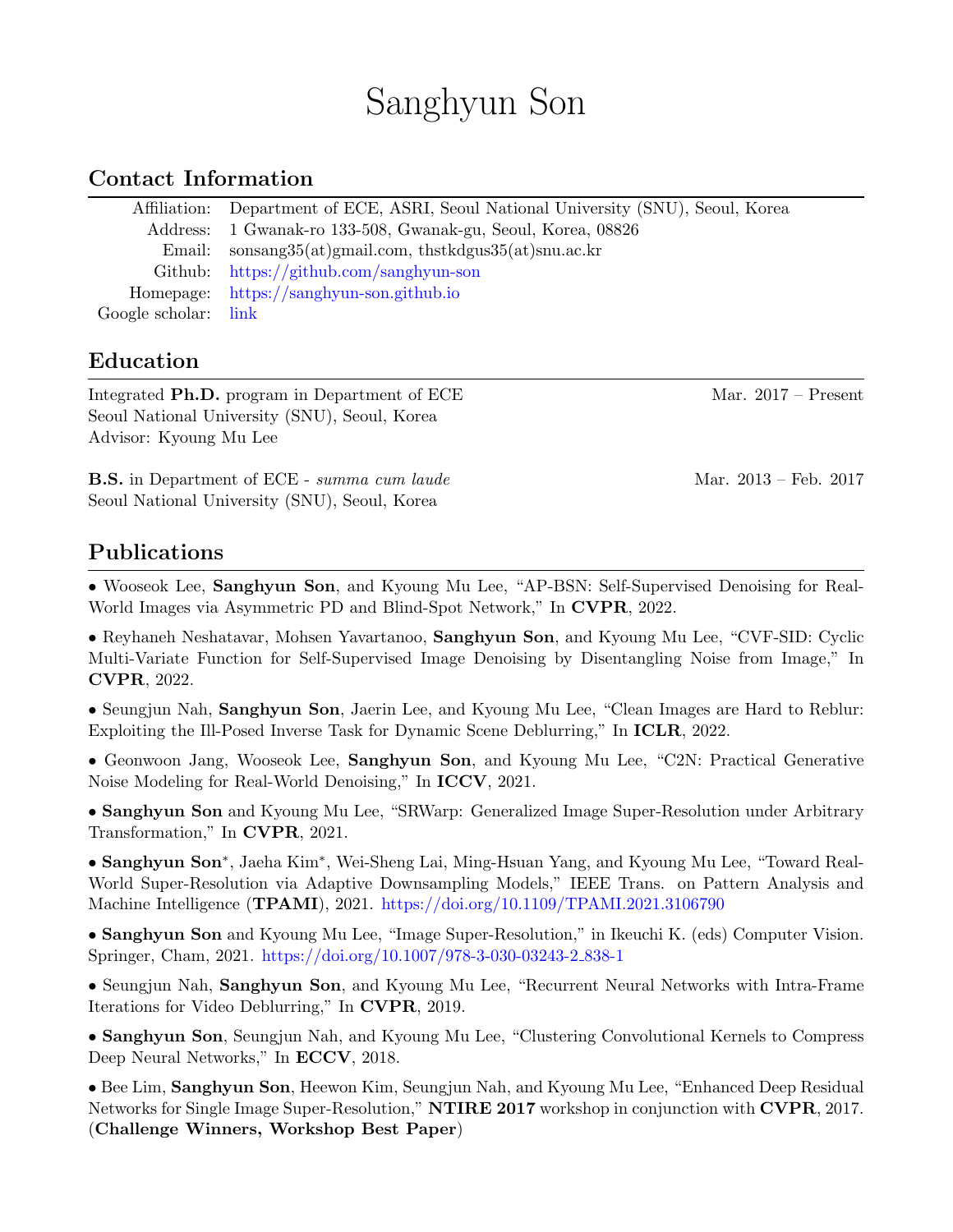# Challenge Reports and Dataset

• Sanghyun Son, Suyoung Lee, Seungjun Nah, Radu Timofte, and Kyoung Mu Lee, "NTIRE 2021 Challenge on Video Super-Resolution," NTIRE 2021 workshop in conjunction with CVPR, 2021.

• Seungjun Nah, Sanghyun Son, Suyoung Lee, Radu Timofte, and Kyoung Mu Lee, "NTIRE 2021 Challenge on Image Deblurring," NTIRE 2021 workshop in conjunction with CVPR, 2021.

• Sanghyun Son, Jaerin Lee, Seungjun Nah, Radu Timofte, and Kyoung Mu Lee, "AIM 2020 Challenge on Video Temporal Super-Resolution," AIM 2020 workshop in conjunction with ICCV, 2020.

• Seungjun Nah, Sanghyun Son, Radu Timofte, and Kyoung Mu Lee, "NTIRE 2020 Challenge on Image and Video Deblurring," NTIRE 2020 workshop in conjunction with CVPR, 2020.

• Seungjun Nah, Sanghyun Son, Radu Timofte, and Kyoung Mu Lee, "AIM 2019 Challenge on Video Temporal Super-Resolution: Methods and Results," AIM 2019 workshop in conjunction with ICCV, 2019.

• Seungjun Nah, Sungyong Baik, Seokil Hong, Gyeongsik Moon, Sanghyun Son, Radu Timofte, and Kyoung Mu Lee, "NTIRE 2019 Challenge on Video Deblurring and Super-Resolution: Dataset and Study," NTIRE 2019 workshop in conjunction with CVPR, 2019.

#### Service

| Workshop Challenge Co-organizer                                                                                        |           |
|------------------------------------------------------------------------------------------------------------------------|-----------|
| NTIRE 2021 Challenge on Video Super-Resolution, Video Deblurring<br>NTIRE 2021 workshop in conjunction with CVPR, 2021 | Jun. 2021 |
| AIM 2020 Challenge on Video Temporal Super-Resolution<br>AIM 2020 workshop in conjunction with ECCV, 2020              | Aug. 2020 |
| AIM 2019 Challenge on Video Temporal Super-Resolution<br>AIM 2019 workshop in conjunction with ICCV, 2019              | Sep. 2019 |
| <b>Conference Reviewer</b><br>CVPR, ECCV, ICCV, and the corresponding Workshops                                        |           |
| <b>Journal Reviewer</b><br>IEEE TPAMI, TIP, TCI / Springer IJCV / Elsevier CVIU                                        |           |

## Internship

Student Research Intern Jan. 2019 - Jun. 2019 Research Topic: Single Image Super-Resolution for Real-World Images Google Cloud, Sunnyvale, CA, USA Mentor: Ming-Hsuan Yang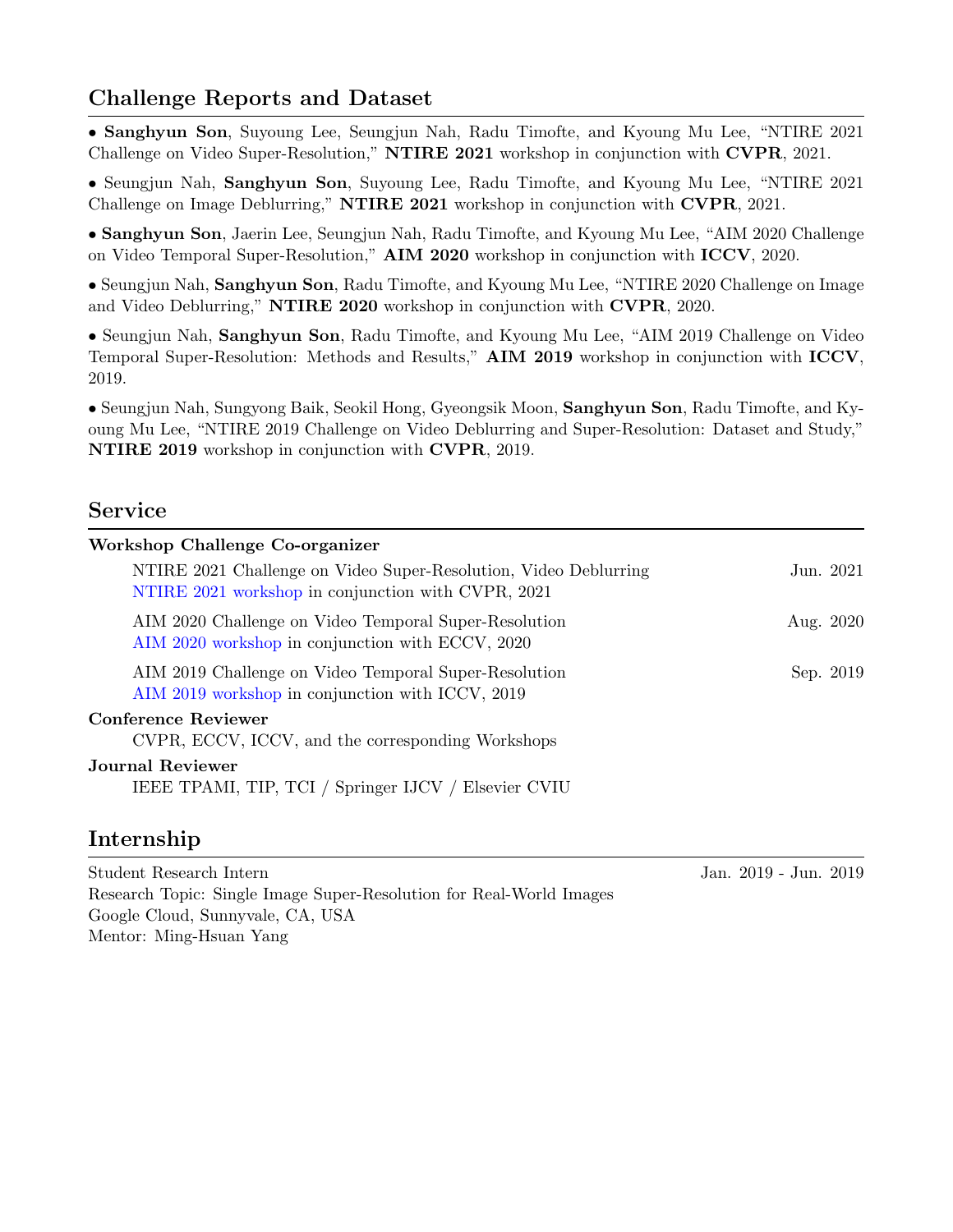# Teaching Assistant

| EE729.003: Advanced Trends in Computer Vision (ATCV)<br>Seoul National University, Seoul, Korea                         | Sep. $2020 - Dec. 2020$         |
|-------------------------------------------------------------------------------------------------------------------------|---------------------------------|
| Neural Processing Expert (NPEX): Image Restoration Lab.<br>Samsung Electronics SNU Cooperation R&D Center, Seoul, Korea | Sep. 2020                       |
| EE729.001: Topics in Control and Automation<br>Seoul National University, Seoul, Korea                                  | Sep. $2019 - Dec. 2019$         |
| Neural Processing Expert (NPEX): Image Restoration Lab.<br>Samsung Electronics SNU Cooperation R&D Center, Seoul, Korea | Jul. 2019                       |
| EE306: Signal and Systems<br>Seoul National University, Seoul, Korea                                                    | Mar. $2017 - \text{Jun. } 2017$ |

# Research Projects

| Ongoing project (Private)<br>Hanwha Techwin                        | Dec. $2021 -$ Present  |
|--------------------------------------------------------------------|------------------------|
| Raw Food Image Generation by Domain Adaptation<br>Samsung Research | Dec. $2020 - Dec.2021$ |

# Awards and Honors

• Winner of Qualcomm Innovation Fellowship Korea 2021.

- Highly Cited Paper Award from Department of ECE, SNU, 2018.
- 1st Place Award in NTIRE 2017 Challenge on Single Image Super-Resolution.
- Best Paper Award of NTIRE 2017 Workshop: Challenge Track.

#### Scholarships

| • Kwanjeong Scholarship, Kwanjeong Educational Foundation                      | $2017 - 2018$ |
|--------------------------------------------------------------------------------|---------------|
| • National Scholarship for Science & Engineering, Korea Student Aid Foundation | $2015-2016$   |
| • Scholarship of Academic Excellence, Seoul National University                | $2013 - 2014$ |

## Skills

PyTorch, Python, C++, MATLAB, CUDA, L<sup>AT</sup>FX

## Research Interests

I am interested in deep learning and low-level image restoration problems, especially image superresolution, denoising, and deblurring. Recently I mainly working on reconstructing high-resolution images from real-world inputs. My research topics also include network optimization and acceleration to handle practical issues in deep learning.